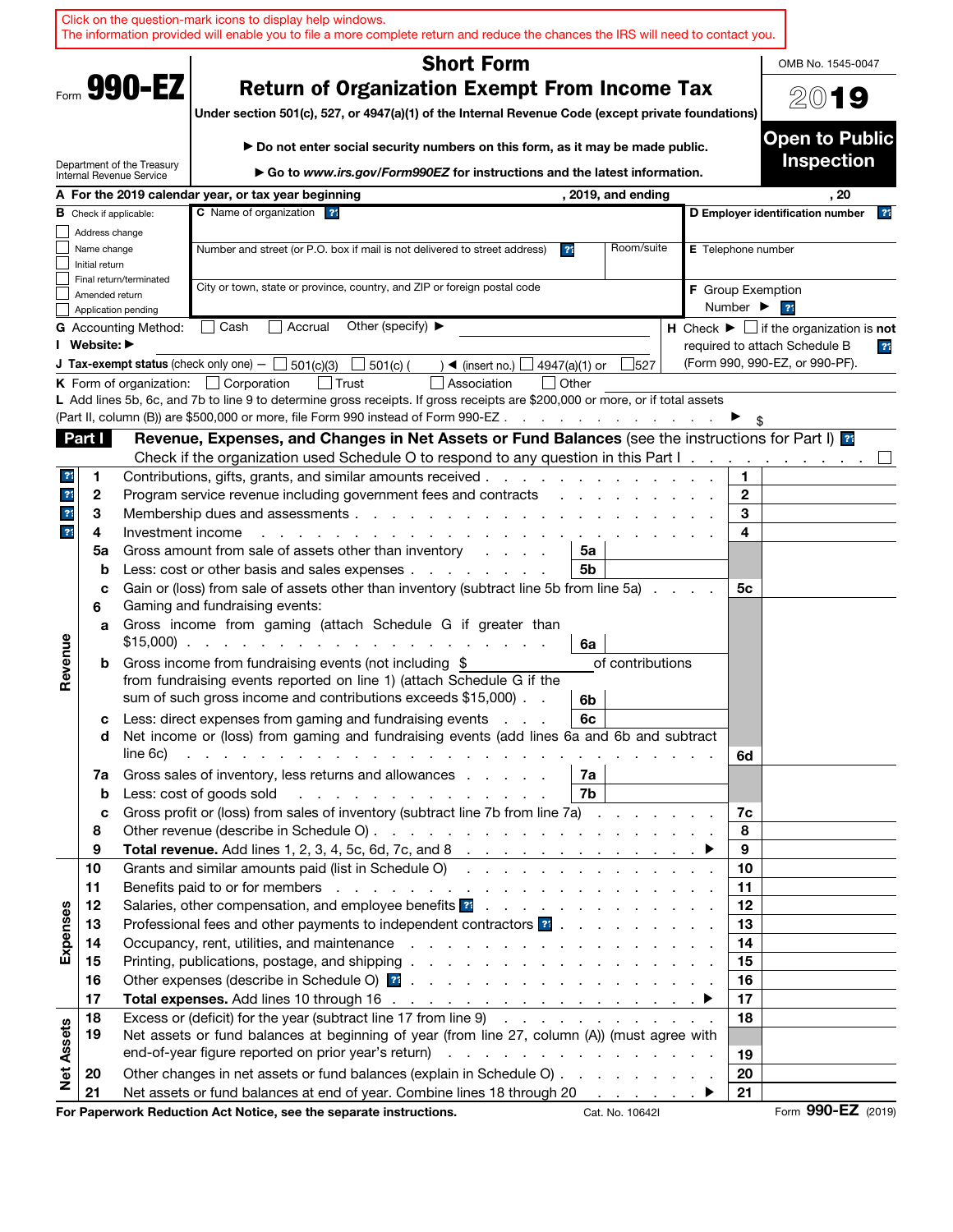|                | Form 990-EZ (2019) |                                                                                                                                   |                                                      |                                                      |                       | Page 2                                            |              |
|----------------|--------------------|-----------------------------------------------------------------------------------------------------------------------------------|------------------------------------------------------|------------------------------------------------------|-----------------------|---------------------------------------------------|--------------|
|                | Part II            | <b>Balance Sheets</b> (see the instructions for Part II)                                                                          |                                                      |                                                      |                       |                                                   |              |
|                |                    | Check if the organization used Schedule O to respond to any question in this Part II                                              |                                                      |                                                      |                       |                                                   |              |
|                |                    |                                                                                                                                   |                                                      |                                                      | (A) Beginning of year | (B) End of year                                   |              |
| 22             |                    | Cash, savings, and investments                                                                                                    |                                                      |                                                      |                       | 22                                                |              |
| 23             |                    | Land and buildings.                                                                                                               |                                                      |                                                      |                       | 23                                                |              |
| 24             |                    | Other assets (describe in Schedule O)                                                                                             |                                                      |                                                      |                       | 24                                                |              |
| 25             |                    | Total assets                                                                                                                      |                                                      |                                                      |                       | 25                                                |              |
|                |                    | Total liabilities (describe in Schedule O)                                                                                        |                                                      |                                                      |                       | 26                                                |              |
| 26             |                    |                                                                                                                                   |                                                      |                                                      |                       |                                                   |              |
| 27             |                    | Net assets or fund balances (line 27 of column (B) must agree with line 21)                                                       |                                                      |                                                      |                       | 27                                                |              |
| Part III       |                    | Statement of Program Service Accomplishments (see the instructions for Part III)                                                  |                                                      |                                                      |                       | <b>Expenses</b>                                   |              |
|                |                    | Check if the organization used Schedule O to respond to any question in this Part III                                             |                                                      |                                                      |                       | (Required for section                             |              |
|                |                    | What is the organization's primary exempt purpose?                                                                                |                                                      |                                                      |                       | $501(c)(3)$ and $501(c)(4)$                       |              |
|                |                    | Describe the organization's program service accomplishments for each of its three largest program services,                       |                                                      |                                                      |                       | organizations; optional for                       |              |
|                |                    | as measured by expenses. In a clear and concise manner, describe the services provided, the number of                             |                                                      |                                                      |                       | others.)                                          |              |
|                |                    | persons benefited, and other relevant information for each program title.                                                         |                                                      |                                                      |                       |                                                   |              |
| 28             |                    |                                                                                                                                   |                                                      |                                                      |                       |                                                   |              |
|                |                    |                                                                                                                                   |                                                      |                                                      |                       |                                                   |              |
|                |                    |                                                                                                                                   |                                                      |                                                      |                       |                                                   |              |
| $\overline{?}$ | (Grants \$         |                                                                                                                                   |                                                      | ) If this amount includes foreign grants, check here |                       | 28a                                               | $\mathbf{P}$ |
| 29             |                    |                                                                                                                                   |                                                      |                                                      |                       |                                                   |              |
|                |                    |                                                                                                                                   |                                                      |                                                      |                       |                                                   |              |
|                |                    |                                                                                                                                   |                                                      |                                                      |                       |                                                   |              |
|                | (Grants \$         |                                                                                                                                   |                                                      | ) If this amount includes foreign grants, check here |                       | 29a                                               |              |
| 30             |                    |                                                                                                                                   |                                                      |                                                      |                       |                                                   |              |
|                |                    |                                                                                                                                   |                                                      |                                                      |                       |                                                   |              |
|                |                    |                                                                                                                                   |                                                      |                                                      |                       |                                                   |              |
|                | (Grants \$         |                                                                                                                                   |                                                      | ) If this amount includes foreign grants, check here |                       | 30a                                               |              |
|                |                    |                                                                                                                                   |                                                      |                                                      |                       |                                                   |              |
|                |                    |                                                                                                                                   |                                                      |                                                      |                       | 31a                                               |              |
|                |                    |                                                                                                                                   |                                                      |                                                      |                       |                                                   |              |
|                | (Grants \$         |                                                                                                                                   | ) If this amount includes foreign grants, check here |                                                      |                       |                                                   |              |
|                |                    | 32 Total program service expenses (add lines 28a through 31a)                                                                     |                                                      |                                                      |                       | 32                                                |              |
| <b>Part IV</b> |                    | List of Officers, Directors, Trustees, and Key Employees (list each one even if not compensated—see the instructions for Part IV) |                                                      |                                                      |                       |                                                   |              |
|                |                    | Check if the organization used Schedule O to respond to any question in this Part IV                                              |                                                      |                                                      |                       | and a state of the state of the state of          |              |
|                |                    |                                                                                                                                   | (b) Average                                          | (c) Reportable ??<br>compensation                    | (d) Health benefits,  | contributions to employee (e) Estimated amount of |              |
|                |                    | (a) Name and title<br>$\overline{3}$                                                                                              | hours per week<br>devoted to position                | (Forms W-2/1099-MISC)                                | benefit plans, and    | other compensation                                |              |
|                |                    |                                                                                                                                   |                                                      | (if not paid, enter -0-)                             | deferred compensation |                                                   |              |
|                |                    |                                                                                                                                   |                                                      |                                                      |                       |                                                   |              |
|                |                    |                                                                                                                                   |                                                      |                                                      |                       |                                                   |              |
|                |                    |                                                                                                                                   |                                                      |                                                      |                       |                                                   |              |
|                |                    |                                                                                                                                   |                                                      |                                                      |                       |                                                   |              |
|                |                    |                                                                                                                                   |                                                      |                                                      |                       |                                                   |              |
|                |                    |                                                                                                                                   |                                                      |                                                      |                       |                                                   |              |
|                |                    |                                                                                                                                   |                                                      |                                                      |                       |                                                   |              |
|                |                    |                                                                                                                                   |                                                      |                                                      |                       |                                                   |              |
|                |                    |                                                                                                                                   |                                                      |                                                      |                       |                                                   |              |
|                |                    |                                                                                                                                   |                                                      |                                                      |                       |                                                   |              |
|                |                    |                                                                                                                                   |                                                      |                                                      |                       |                                                   |              |
|                |                    |                                                                                                                                   |                                                      |                                                      |                       |                                                   |              |
|                |                    |                                                                                                                                   |                                                      |                                                      |                       |                                                   |              |
|                |                    |                                                                                                                                   |                                                      |                                                      |                       |                                                   |              |
|                |                    |                                                                                                                                   |                                                      |                                                      |                       |                                                   |              |
|                |                    |                                                                                                                                   |                                                      |                                                      |                       |                                                   |              |
|                |                    |                                                                                                                                   |                                                      |                                                      |                       |                                                   |              |
|                |                    |                                                                                                                                   |                                                      |                                                      |                       |                                                   |              |
|                |                    |                                                                                                                                   |                                                      |                                                      |                       |                                                   |              |
|                |                    |                                                                                                                                   |                                                      |                                                      |                       |                                                   |              |
|                |                    |                                                                                                                                   |                                                      |                                                      |                       |                                                   |              |
|                |                    |                                                                                                                                   |                                                      |                                                      |                       |                                                   |              |
|                |                    |                                                                                                                                   |                                                      |                                                      |                       |                                                   |              |
|                |                    |                                                                                                                                   |                                                      |                                                      |                       |                                                   |              |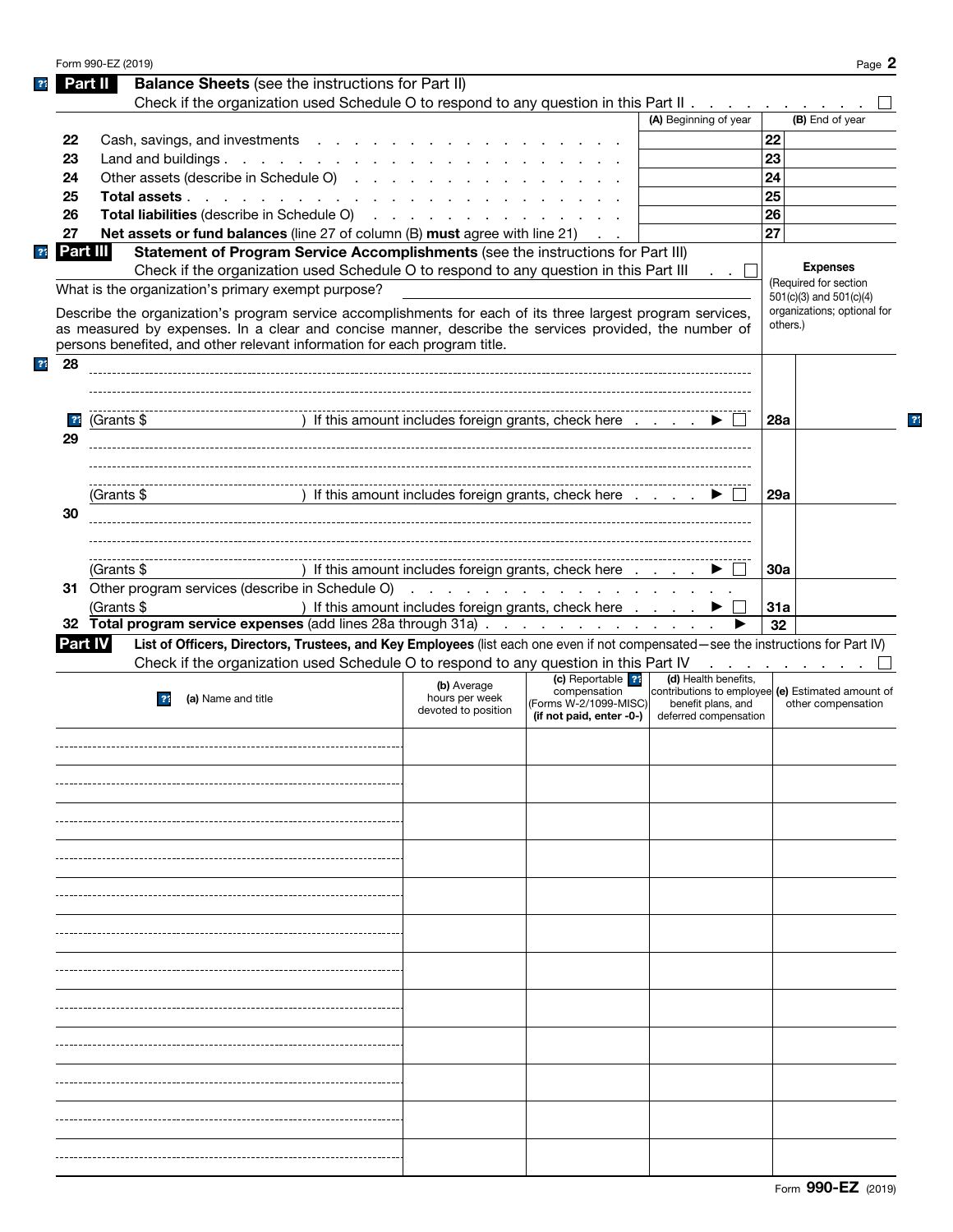|               | Form 990-EZ (2019)                                                                                                                                                                                                                                                                                                                        |                 |            | Page 3    |                |
|---------------|-------------------------------------------------------------------------------------------------------------------------------------------------------------------------------------------------------------------------------------------------------------------------------------------------------------------------------------------|-----------------|------------|-----------|----------------|
| <b>Part V</b> | Other Information (Note the Schedule A and personal benefit contract statement requirements in the<br>instructions for Part V.) Check if the organization used Schedule O to respond to any question in this Part V                                                                                                                       |                 |            | $\perp$   |                |
|               |                                                                                                                                                                                                                                                                                                                                           |                 | <b>Yes</b> | <b>No</b> |                |
| 33            | Did the organization engage in any significant activity not previously reported to the IRS? If "Yes," provide a                                                                                                                                                                                                                           | 33              |            |           |                |
| 34            | Were any significant changes made to the organizing or governing documents? If "Yes," attach a conformed<br>copy of the amended documents if they reflect a change to the organization's name. Otherwise, explain the<br>change on Schedule O. See instructions<br>and the control of<br>$\mathbf{L} = \mathbf{L} \times \mathbf{L}$      |                 |            |           | $\overline{?}$ |
| 35а           | Did the organization have unrelated business gross income of \$1,000 or more during the year from business<br>activities (such as those reported on lines 2, 6a, and 7a, among others)?                                                                                                                                                   | 34<br>35a       |            |           |                |
| b<br>C        | If "Yes" to line 35a, has the organization filed a Form 990-T for the year? If "No," provide an explanation in Schedule O<br>Was the organization a section 501(c)(4), 501(c)(5), or 501(c)(6) organization subject to section 6033(e) notice,                                                                                            | 35b             |            |           |                |
| 36            | reporting, and proxy tax requirements during the year? If "Yes," complete Schedule C, Part III.<br>Did the organization undergo a liquidation, dissolution, termination, or significant disposition of net assets<br>during the year? If "Yes," complete applicable parts of Schedule N                                                   | 35c<br>36       |            |           |                |
| 37a           | Enter amount of political expenditures, direct or indirect, as described in the instructions $\blacktriangleright$   37a                                                                                                                                                                                                                  |                 |            |           | $\overline{?}$ |
| b<br>38a      | Did the organization borrow from, or make any loans to, any officer, director, trustee, or key employee; or were<br>any such loans made in a prior year and still outstanding at the end of the tax year covered by this return?                                                                                                          | 37b             |            |           |                |
| b<br>39       | If "Yes," complete Schedule L, Part II, and enter the total amount involved<br>38b<br>Section 501(c)(7) organizations. Enter:                                                                                                                                                                                                             | 38a             |            |           | $\overline{3}$ |
| а<br>b        | Initiation fees and capital contributions included on line 9<br>39a<br>Gross receipts, included on line 9, for public use of club facilities<br>39 <sub>b</sub><br>and the company of the company of                                                                                                                                      |                 |            |           |                |
| 40a           | Section 501(c)(3) organizations. Enter amount of tax imposed on the organization during the year under:<br>section 4911 ▶<br>; section 4955 $\blacktriangleright$<br>: section 4912 $\blacktriangleright$                                                                                                                                 |                 |            |           |                |
| b             | Section 501(c)(3), 501(c)(4), and 501(c)(29) organizations. Did the organization engage in any section 4958<br>excess benefit transaction during the year, or did it engage in an excess benefit transaction in a prior year<br>that has not been reported on any of its prior Forms 990 or 990-EZ? If "Yes," complete Schedule L, Part I | 40 <sub>b</sub> |            |           |                |
| C             | Section 501(c)(3), 501(c)(4), and 501(c)(29) organizations. Enter amount of tax imposed<br>on organization managers or disqualified persons during the year under sections 4912,<br>4955, and 4958 $\ldots$ $\ldots$ $\ldots$ $\ldots$ $\ldots$ $\ldots$ $\ldots$                                                                         |                 |            |           |                |
| d             | Section 501(c)(3), 501(c)(4), and 501(c)(29) organizations. Enter amount of tax on line                                                                                                                                                                                                                                                   |                 |            |           |                |
| е             | All organizations. At any time during the tax year, was the organization a party to a prohibited tax shelter                                                                                                                                                                                                                              | 40e             |            |           |                |
| 41            | List the states with which a copy of this return is filed $\blacktriangleright$                                                                                                                                                                                                                                                           |                 |            |           |                |
|               | Telephone no. $\blacktriangleright$<br>$7IP + 4$                                                                                                                                                                                                                                                                                          |                 |            |           |                |
|               | Located at $\blacktriangleright$<br>a financial account in a foreign country (such as a bank account, securities account, or other financial account)?                                                                                                                                                                                    | 42b             | Yes No     |           |                |
|               | If "Yes," enter the name of the foreign country ▶<br>See the instructions for exceptions and filing requirements for FinCEN Form 114, Report of Foreign Bank and<br>Financial Accounts (FBAR).                                                                                                                                            |                 |            |           |                |
| C             | At any time during the calendar year, did the organization maintain an office outside the United States?<br>If "Yes," enter the name of the foreign country ▶                                                                                                                                                                             | 42c             |            |           |                |
| 43            | Section 4947(a)(1) nonexempt charitable trusts filing Form 990-EZ in lieu of Form 1041-Check here<br>43                                                                                                                                                                                                                                   |                 |            |           |                |
| 44a           | Did the organization maintain any donor advised funds during the year? If "Yes," Form 990 must be                                                                                                                                                                                                                                         | 44a             | Yes   No   |           |                |
| b             | Did the organization operate one or more hospital facilities during the year? If "Yes," Form 990 must be<br>completed instead of Form 990-EZ<br>the contract of the contract of the contract of the contract of the contract of the contract of                                                                                           | 44b             |            |           |                |
| C<br>d        | Did the organization receive any payments for indoor tanning services during the year?<br>If "Yes" to line 44c, has the organization filed a Form 720 to report these payments? If "No," provide an                                                                                                                                       | 44c<br>44d      |            |           |                |
| 45а<br>b      | Did the organization have a controlled entity within the meaning of section $512(b)(13)?$<br>Did the organization receive any payment from or engage in any transaction with a controlled entity within the                                                                                                                               | 45a             |            |           |                |
|               | meaning of section 512(b)(13)? If "Yes," Form 990 and Schedule R may need to be completed instead of<br>Form 990-EZ. See instructions $\ldots$ $\ldots$ $\ldots$ $\ldots$ $\ldots$ $\ldots$ $\ldots$ $\ldots$ $\ldots$ $\ldots$ $\ldots$ $\ldots$                                                                                         | 45b             |            |           |                |

|  | Form 990-EZ (2019) |  |
|--|--------------------|--|
|--|--------------------|--|